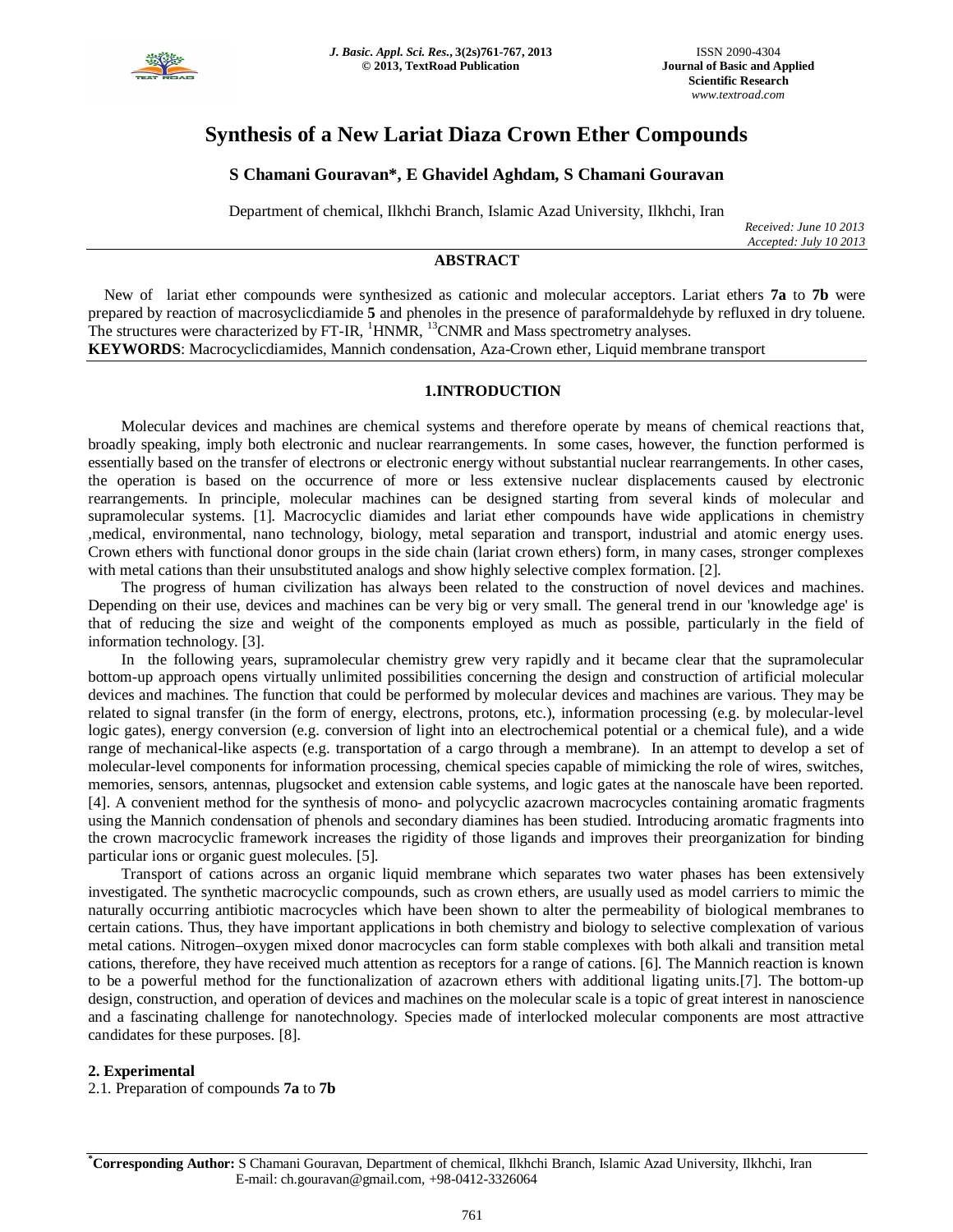The two new lariat ethers compounds are prepared according to the literature [17,18] following 2. Preparation of the compound 11-(2-hydroxy-3,4-dimethylbenzyl) -2,20-dimethyl-9,10,11,12,13,14-hexahydro-6Hdibenzo[b,e][1,7,4,10,13,16]dioxathiatriazacyclooctadecine-7,15(8H,16H)-dione**(7a)**: To a solution of 1.35 g (45 mmol) of paraformaldehyde in 50 mL of CH3OH was added 14.51g (33.8 mmol) of macrocyclediamid compound 5.After standing for 45 min., CH3OH was removed and to the residue was added 4.89g (40mmol) of 2,3-dimethylphenol and 150 mlof toluene. The mixture was stirred under reflux at  $110^{\circ}$ C for 36h. The solvent was evaporated by rotatory evaporation, and the yellow crystals of 1 was formed. The colorless crystals were obtained by recrystallization of compound from methanol. The resulting crystals were collected by filtration and dried, Yield 65%, mp.128-132°C. IR(KBr, cm<sup>-1</sup>): 3393, 2924, 2860,1672,1498,1235,1055,873,797,665,650<sup>1</sup>HNMR(500 MHz, CDCl<sub>3</sub>) &: 2.2(s, 3H), 2.24 (s, 3H), 2.32 (s, 3H), 2.79-2.85 (m, 4H), 3.4-3.58 (m, 4H), 4.49 (s,2H),4.57(s,2H), 4.71(s, 2H), 6.84 (d, 2H), 6.87 (s, 2 H), 6.92 (s, H), 7.09- 7.1 (d,2H) , 7.21 (s, H), 7.49 (s, H), 7.6 (s, H) ppm.<sup>13</sup>CNMR(125 MHz,CDCl<sub>3</sub>) $\delta$ : 168.43, 165.93, 153.65, 152, 136.35, 132.70, 132.61, 132, 129.74, 128.45, 127.67, 122.30, 115.13, 112.35, 67.96, 53.19, 52.15, 49.35, 44.82, 39.31, 38.87, 20.98, 20.85, 16.22 ppm. Preparation of the compound 11-(2-hydroxy-5-methylbenzyl)-2,20-dimethyl-9,10,11,12,13,14-hexahydro-6Hdibenzo[b,e][1,4,7,10,13,16]trioxatriazacyclooctadecine7,15(8H,16H)-dione **(7b)**: To a solution of 1.35 g (45 mmol) of paraformaldehyde in 50 mL of CH3OH was added 14.51g(33.8mmol)ofmacrocyclediamidcompound2, 20dimethyl9,10,11,12,13,14hexahydro6Hdibenzo[b,e][1,7,4,10,13,16] dioxathiatriazacyclooctadecine-7,15(8H,16H)-dione. After standing for45 min., CH<sub>3</sub>OH was removed and to the residue was added 4.89g (40mmol) of p-cresol and 150 ml of toluene. The mixture was stirred under reflux at  $110^{\circ}$ C for 36h. The solvent was evaporated by rotatory evaporation, and the yellow crystals of 2 formed. The colorless crystals were obtained by recrystallization of compound from methanol. The resulting crystals were collected by filtration and driedyield58%,mp.119-123°C. IR(KBr,cm<sup>1</sup>):3470,3398,2927, 2856, 1659, 1533,1484,1451,1405,1360,1251,1078,1037,669,569,805<sub>.</sub><sup>1</sup>HNMR (500 MHz,CDCl<sub>3</sub>) **i**: 2.19 (s, 3H), 2.22 (s, 3H), 2.26 (s, 3H), 2.79- 2.85 (m, 4H), 3.4-3.59 (m, 4H), 4.49(s,2H), 4.57(s, 2H), 4.62 (s, 2H), 6.82- 6.84 (d, 2H), 6.92(s, 2H,<sup>4</sup>J=1.75Hz), 6.97 (s, H), 7.09- 7.1(d, 2H,<sup>4</sup>J=1.82Hz), 7.2 (s, H), 7.295 (solvent), 7.50 (s, 2H), 7.6 (s, H) ppm.<sup>13</sup>C NMR(125 MHz, CDCl3) : 168.82, 168.48, 155.63, 154.67, 153.65, 136.34, 132.70, 132.62, 131.40, 130.81, 129.74, 122.3, 117.09, 114.03, 112.85, 112.36, 111.61, 67.95, 67.88, 53.17, 52.14, 49.33, 39.31, 38.88, 20.91, 20.98, 20.31, 19.18 ppm.

#### **3. Result and Discussion**

This paper describes the synthesis of lariat diaza crown ethers. The macrocyclediamid compound 2,20-dimethyl-9,10,11,12,13,14-hexahydro-6H- dibenzo[b,e][1,7,4,10,13,16] dioxathiatriazacyclooctadecine

-7,15(8H,16H)-dione was prepared according to the literature [13,14,15,16] (Scheme 1). In this work, the reaction of aza crown ether (5) with phenol derivatives **(6a-e)** were afforded new aza crown ethers **(7a-e**) (Scheme 2). In fact, the Manich reaction of secondary amine in **5** with formalin (trimeri from of formaldehyde) in methanol and then reacted with phenol derivatives, was obtained **7a-e**. Our aim were attempt to developing the aza crown ether improwment through the connection of aromatic fragments (phenolic fragments) in to the aza crown macrocyclic structures. These phenolic units make it easier to modify the macrocyclic host with U.V. and/or fluorescent active groups, protonionizable fragments and functional groups.



Figure 1. The synthetic route of macrocycle diamid compound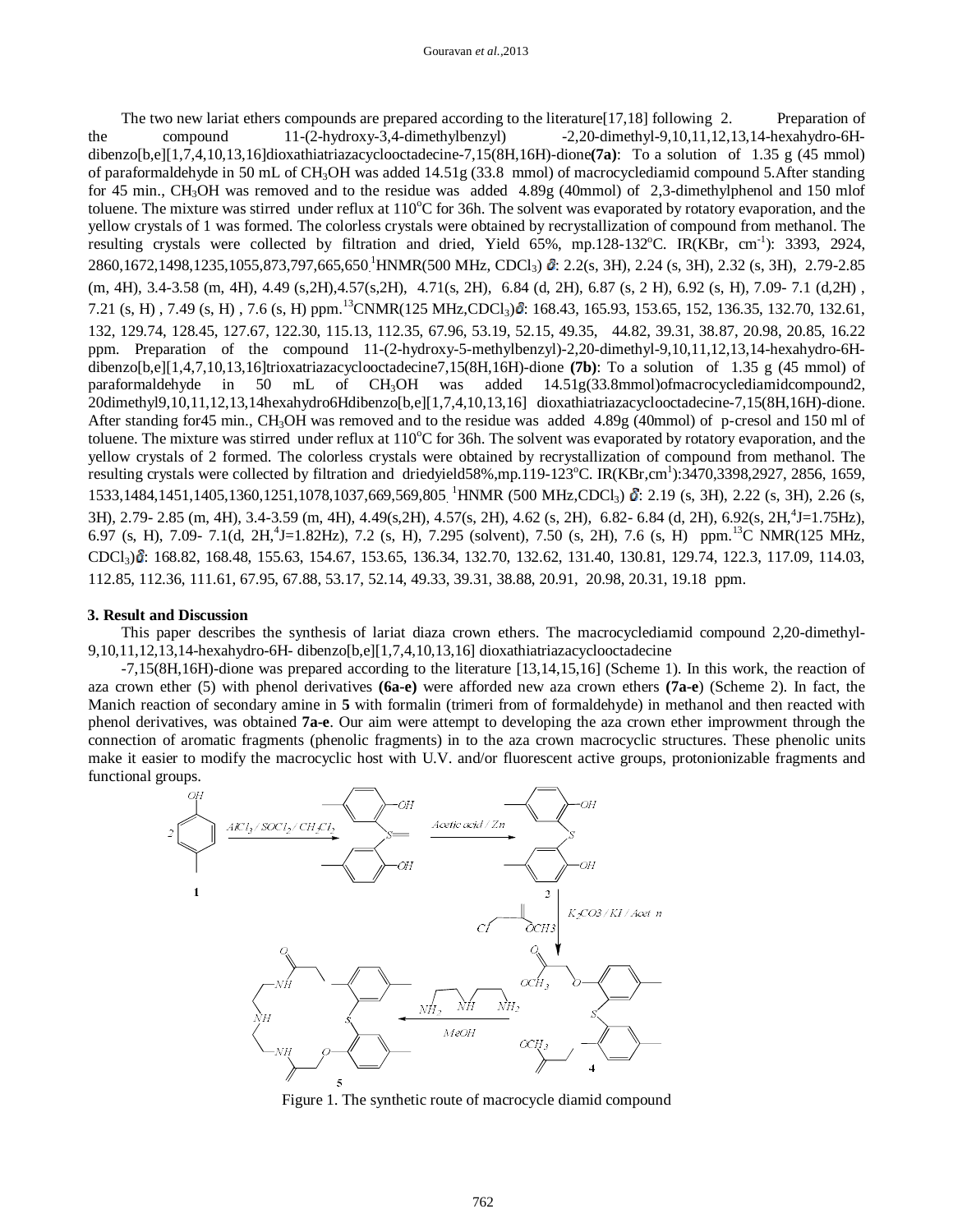

Figure 2. The synthetic route of lariat ethers compounds

## **Supplementary Material**







IR spectrum of **7a**

.

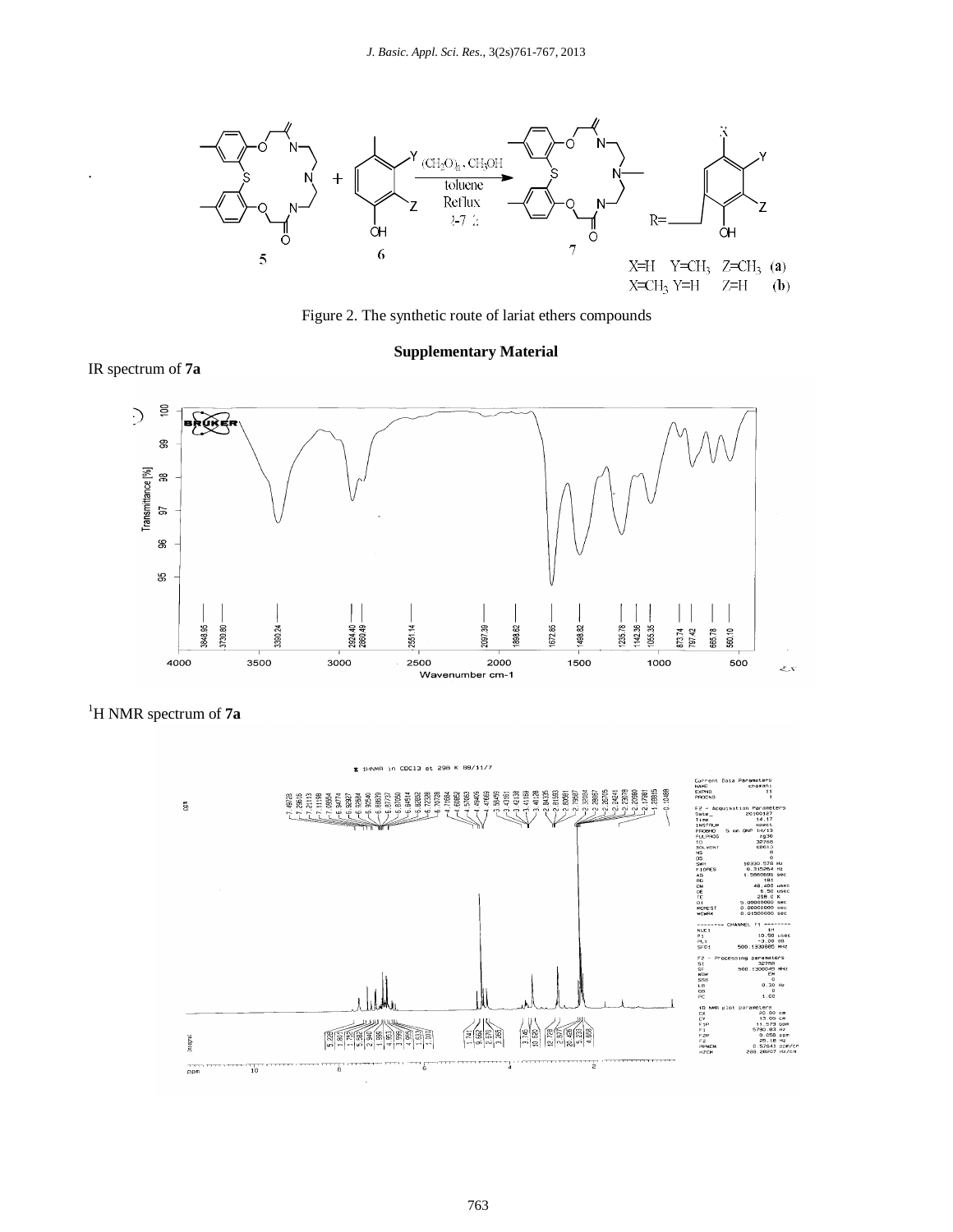

## Expanded <sup>1</sup>H NMR spectrum of **7a** (aliphatic region)

Expanded <sup>1</sup>H NMR spectrum of **7a** (aromatic region)



<sup>13</sup>C NMR spectrum of **7a**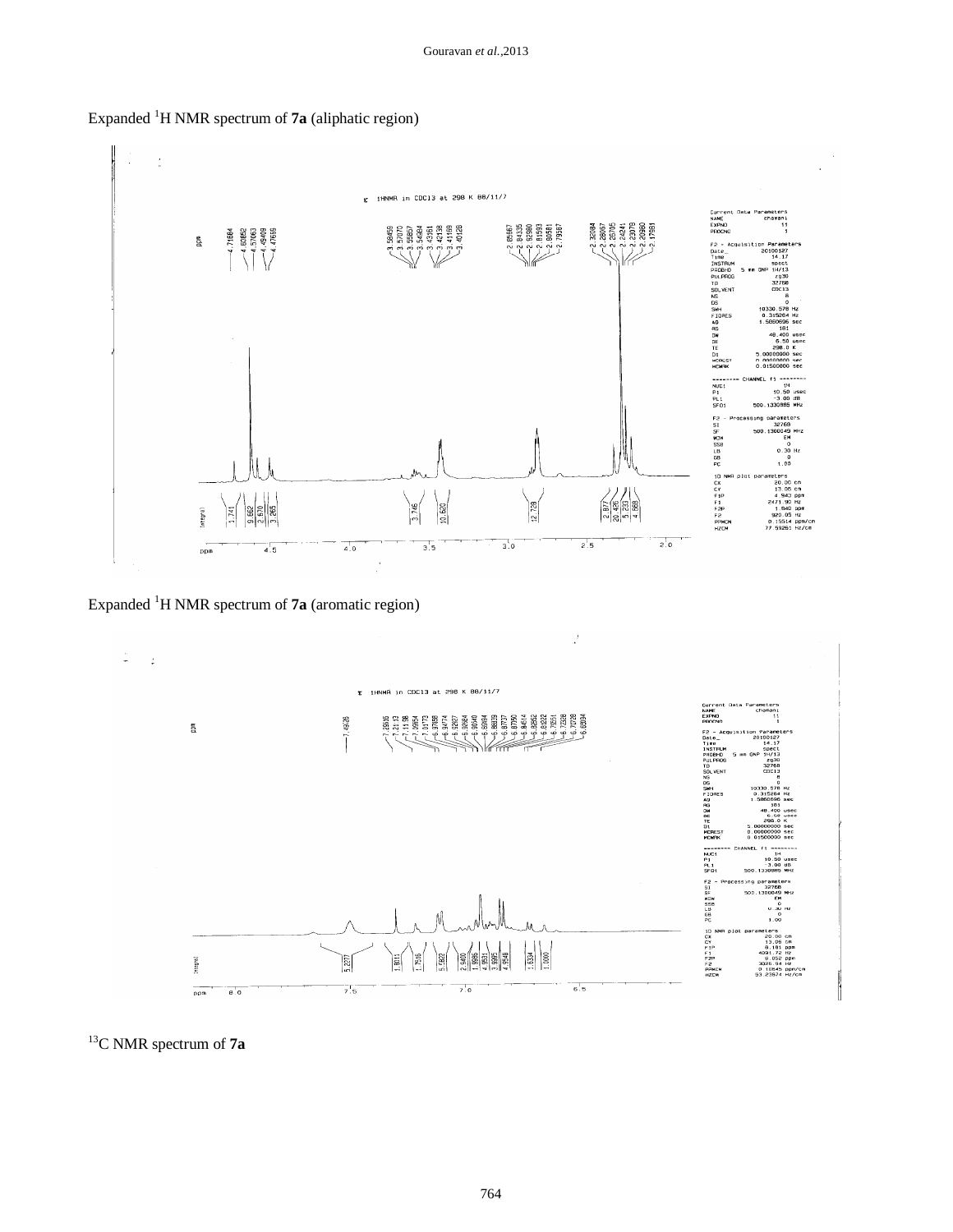

IR spectrum o **7b**



<sup>1</sup>H NMR spectrum of **7b**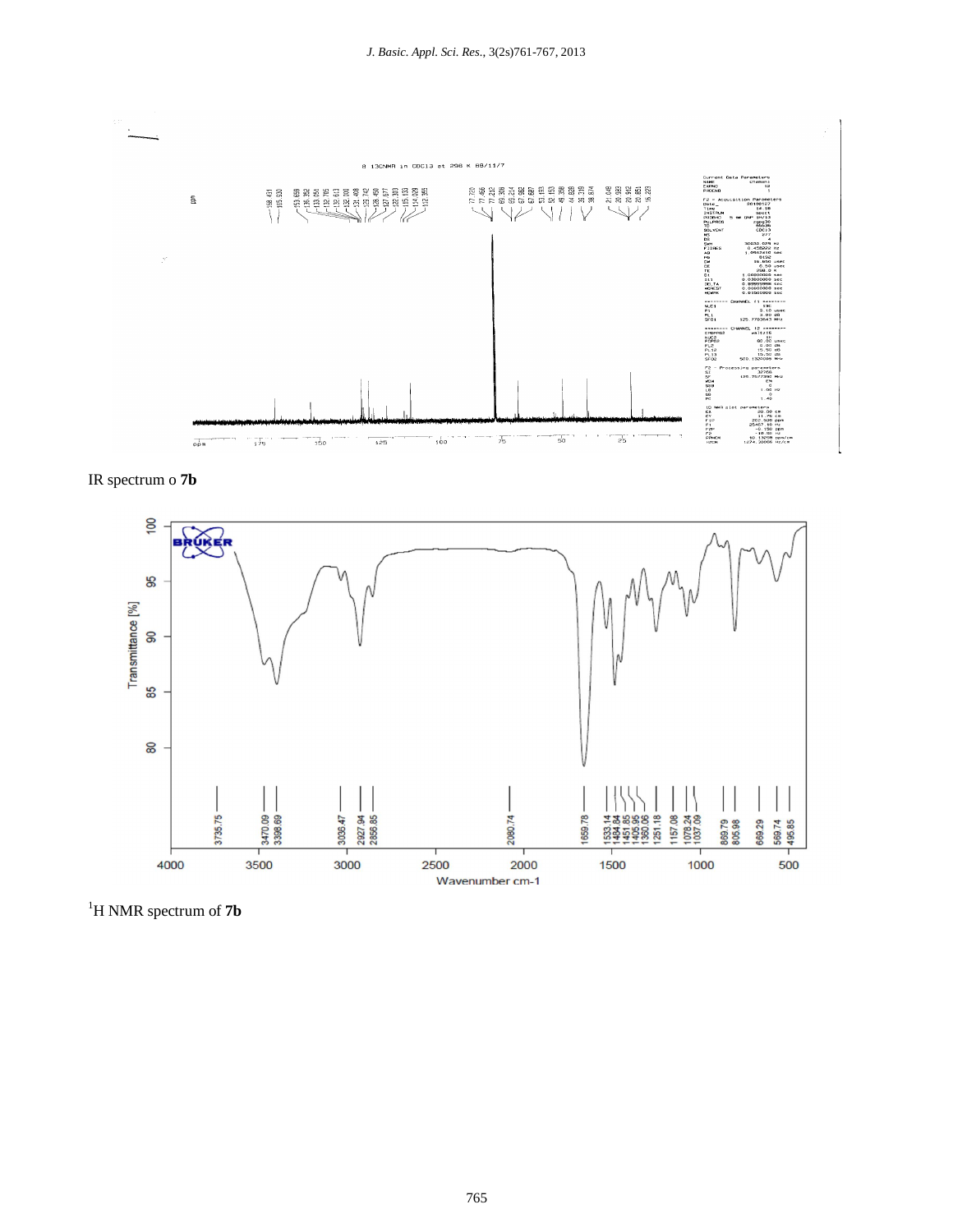6 1HNMR in CDC13 at 298 K 88/11/7

Current Oata Parameters<br>NAME chamani<br>EXPNO 15<br>PROCNO 1  $\begin{array}{l} \Gamma_{\text{eff}}^{\text{L}}\Gamma_{\text{eff}}^{\text{L}}\Gamma_{\text{eff}}^{\text{L}}\Gamma_{\text{eff}}^{\text{L}}\Gamma_{\text{eff}}^{\text{L}}\Gamma_{\text{eff}}^{\text{L}}\Gamma_{\text{eff}}^{\text{L}}\Gamma_{\text{eff}}^{\text{L}}\Gamma_{\text{eff}}^{\text{L}}\Gamma_{\text{eff}}^{\text{L}}\Gamma_{\text{eff}}^{\text{L}}\Gamma_{\text{eff}}^{\text{L}}\Gamma_{\text{eff}}^{\text{L}}\Gamma_{\text{eff}}^{\text{L}}\Gamma_{\text{eff}}^{\text{L}}\Gamma_{$  $\overline{\mathbf{g}}$ F2 - Acc<br>INSTRUMENT PRODUCTION<br>PRODUCTION<br>INSTRUMENT DRESS<br>NORTHEREST<br>PROPERT Parameters ÏÏ,  $\sum_{i=1}^{n}$ 20100127 14.41 spect<br>1H/13<br>2930<br>32768<br>COC13 10330.578 Hz<br>0.315264 Hz 161 48.400 0<br>6.50 u<br>298.0 K<br>00000000 s  $sec$ 0.00000000 sec<br>0.01500000 sec =====<br>NUC1<br>P1<br>PL1<br>SF01 11 \*\*\*\*\*\*\*\*  $11$ <br> $10.50$  usec<br> $-3.00$  dB<br>330885 MHz ng parameters 32768<br>500.1300049 MHz<br>6M<br>0.30 Hz  $\begin{smallmatrix}&&0\\&&1\\1.00\end{smallmatrix}$ meters<br>20.00 cm<br>8.45 cm<br>12.032 ppm<br>6017.37 Hz<br>-0.018 ppm<br>-8.60 Hz<br>0.50246 ppm/cm<br>0.50246 ppm/cm<br>11.30856 Hz/cm 1D NMF<br>CX<br>F1P<br>F1P<br>F2P<br>F2P<br>PPMCM<br>HZCM 1.9141 **ESCRY** Integral יי⊤ך<br>חקק  $\frac{1}{10}$ à 6

## Expanded <sup>1</sup>HNMR spectrum of **7b** (aliphatic region)



Expanded <sup>1</sup>H NMR spectrum of **7b** (aromatic region)